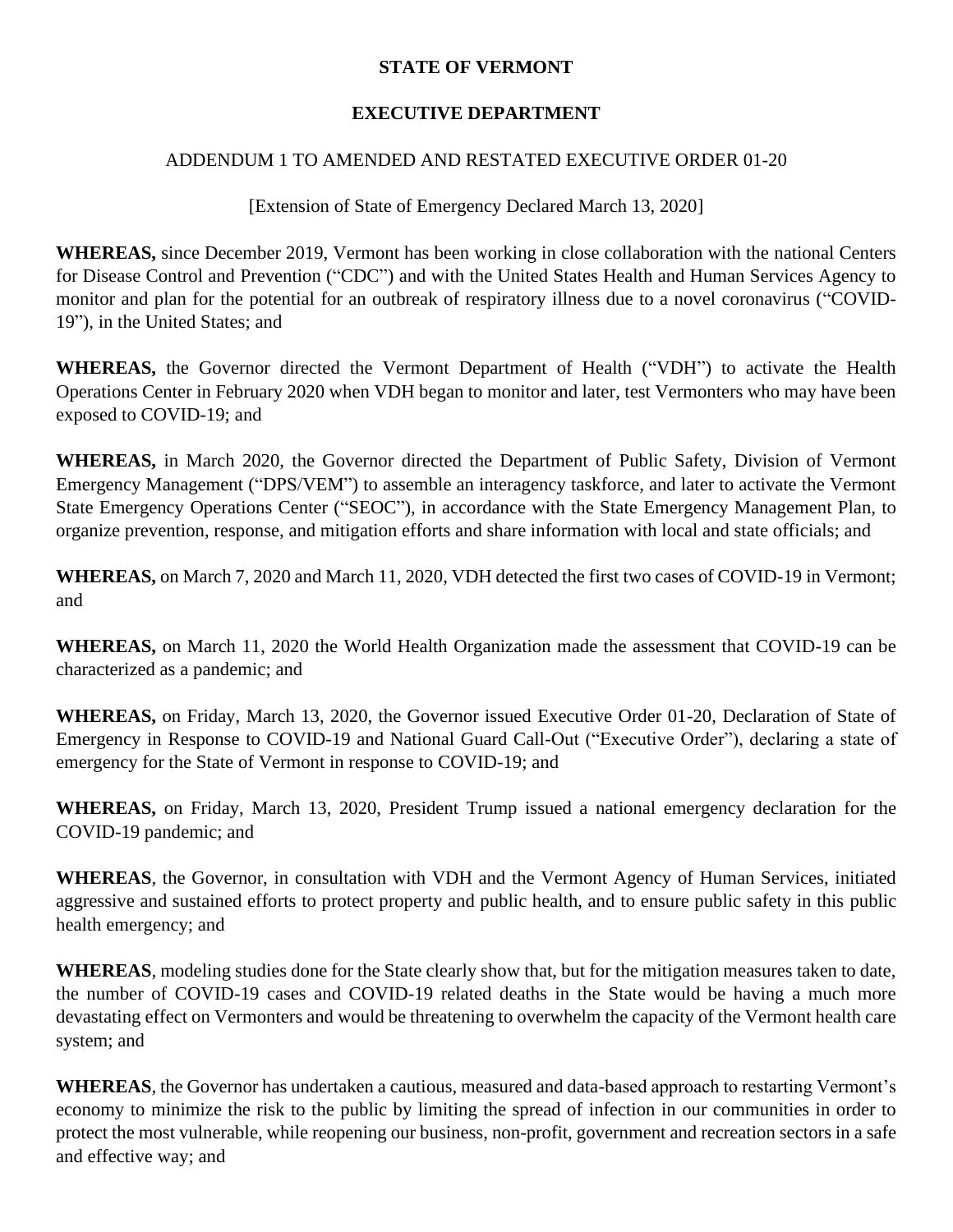**WHEREAS,** numerous tools needed to address response efforts remain in place by virtue of the State of Emergency declaration, including protections for residents of long term and other medical care facilities, National Guard resources standing by to implement hospital surge capacity, workplace health and safety requirements, expanded housing and meal delivery systems, expanded eligibility for unemployment insurance, tools needed by certain businesses to maintain a minimum level of economic sustainability and federal emergency funding; and

**WHEREAS,** the General Assembly has passed a number of COVID-19-related measures dependent on the existence of a declared State of Emergency, provide flexibility regarding unemployment insurance, assist Vermonters with motor vehicle licensing and other matters, impose moratoria on evictions and water and sewer service disconnection, protect Vermonters in a public meeting settings and provide municipalities flexibility with budgeting and municipal taxes; and

**WHEREAS**, the Governor has determined, in consultation with the Commissioner of VDH and DPS/VEM, based on the best science and data available, to extend the State of Emergency for the State of Vermont through Saturday, August 15, 2020.

**NOW THEREFORE,** I, Philip B. Scott, by virtue of the authority vested in me as Governor of Vermont by the Constitution of the State of Vermont, the emergency powers set forth in 20 V.S.A. §§ 8, 9 and 11 and other laws hereby declare the State of Emergency for the State of Vermont shall be extended through midnight on Saturday, August 15, 2020.

## **IT IS FURTHER ORDERED:**

- 1. Except as set forth herein, the Amended and Restated Executive Order issued June 5, 2020, and all Directives issued thereunder shall continue in full force and effect until midnight on August 15, 2020, at which time the Governor, in consultation with the Vermont Department of Health and the Department of Public Safety/Division of Emergency Management shall assess the emergency and determine whether to amend or extend the State of Emergency.
- 2. Emergency Food Distribution. Section 1 of the Amended and Restated Executive Order (Emergency Management Response), is hereby amended and clarified regarding emergency feeding to add the following new subsection (e):
	- e. Emergency Feeding. The Department of Public Safety and Agency of Human Services shall coordinate and execute emergency feeding operations at their discretion for the following populations:
		- i. Those who test positive for or have been exposed to COVID-19 that do not require hospitalization but need isolation or quarantine,
		- ii. High-risk individuals including but not limited to people over 65 or with certain underlying health conditions and vulnerable populations in non-congregate shelter environments, and
		- iii. populations that face greater food insecurity due to the economic impact of COVID-19.

DPS and AHS shall continuously assess the need to provide emergency feeding as a life-saving and life-sustaining commodity to those populations which are identified in medium to long term recovery efforts from the COVID-19 Pandemic.